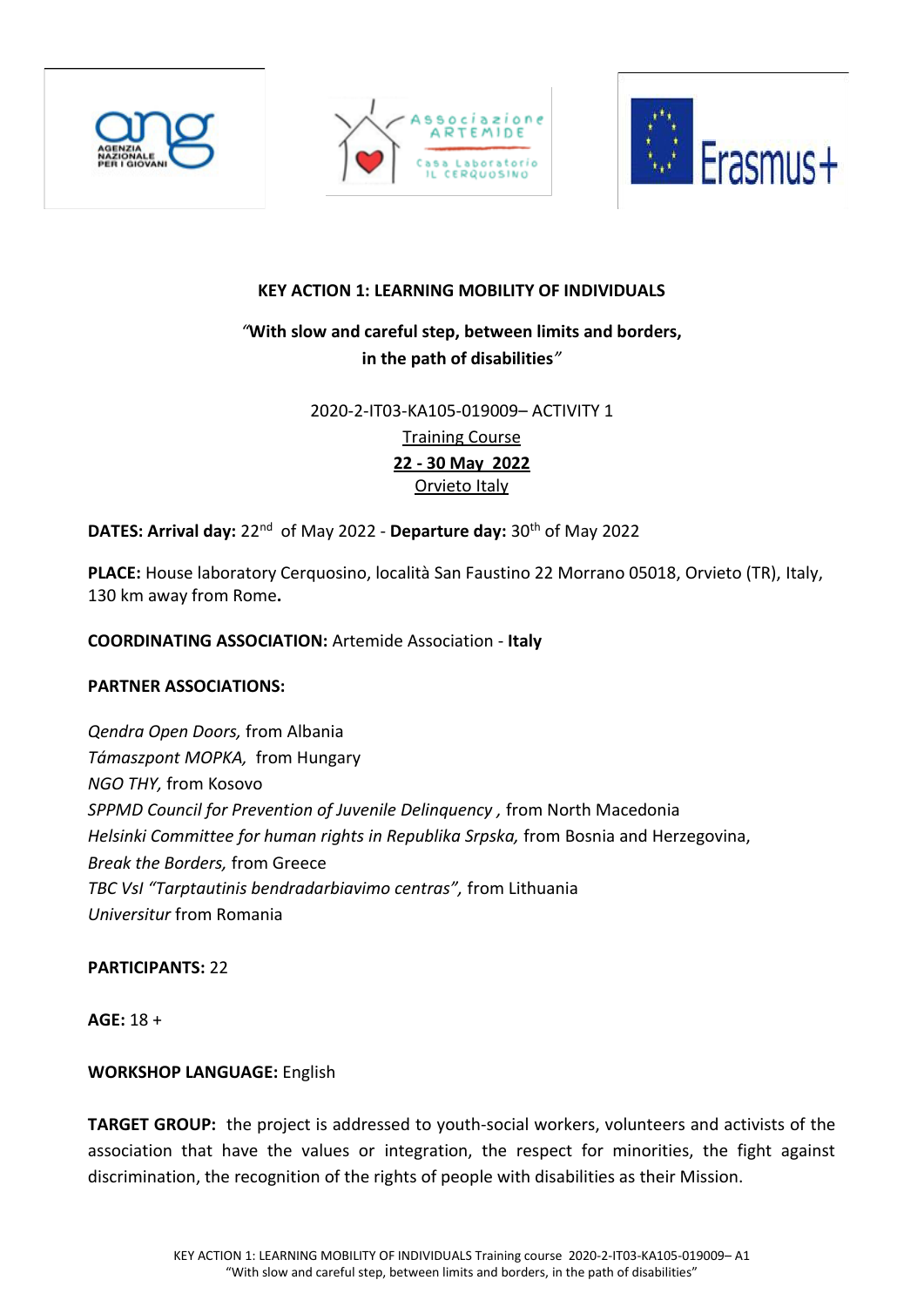#### **WHAT TO BRING:**

## **Equipment:**

· Bring a **medium** rucksack or suitcase as a luggage: in the bedrooms there is not a lot of space and considering that you are going to share the room with other participants it's better to save as much space as possible.

· Sleeping bag and pillow case.

· Little torch

# **Clothes and shoes:**

- · Comfortable white trousers, t-shirt (**complete white** if it's possible) for theatre activities
- . Confortable clothes and shoes: remember we are in the wood…

# **Toiletry:**

- · Towels;
- · Toothpaste, soap and shampoo
- · Air dryer

# **Others:**

· Personal medicine;

· Traditional food, songs, dance or whatever you like to share with us during the Intercultural Evenings in order to present your community and country.

· Traditional poems, lullaby or songs (that can be sang).

· Case studies on conflicts you lived in your daily life and in your work related to the topic of the project: help relationship, dis-ability

. A USB device where you can save music, photos, materials, video… at the end of the training.

**Important:** at the House laboratory Cerquosino there are **NO internet line and washing machine.**

# **ACCOMODATION, MAP AND AREA INFORMATION:**

The area where the project takes place is called Elmo Melonta's Natural Park, which is situated on the mountains around the city of Orvieto, in Umbria region, in the centre of Italy. Orvieto is 130 km far from Rome, but it's easily reachable by train.

The accommodation of the exchange is part of a social eco-village, the house laboratory "Il Cerquosino", is managed by Artemide Association.

The accommodation is an old stone farmhouse which was restructured by the members of the Association following, wherever it was possible, methods of "green building" such as a phytopurification system for the drain water disposal and it focuses very much on the principles of recycling and reuse of materials.

For all these reasons we take care of the environment that hosts us, paying lot of attention to the use of resources such as electricity, water, heating and everything we borrow from the nature.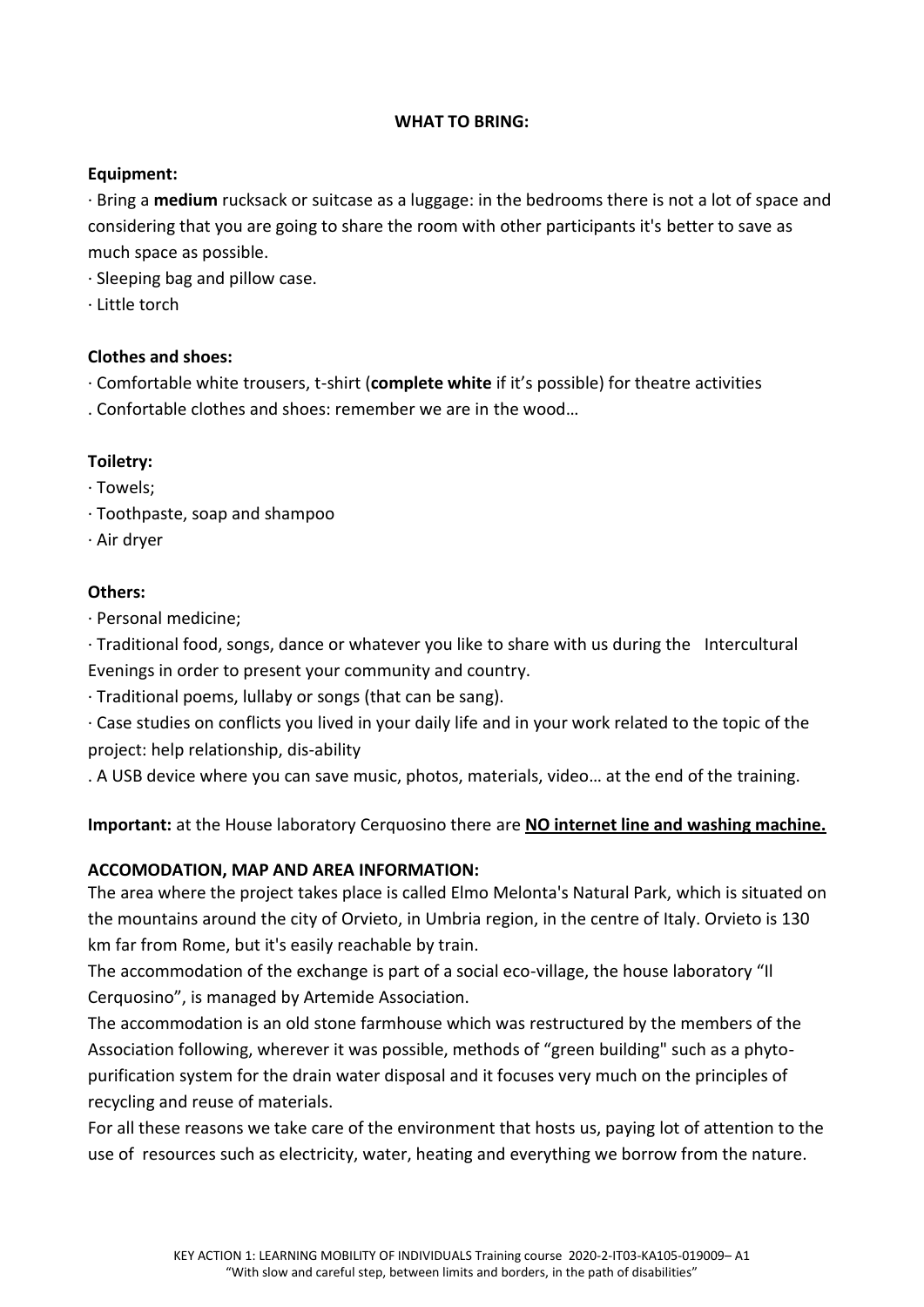

We invite all the participants involved in the projects to live, the days they are here with us, to follow the same stainable practices (community life, garbage recycling, responsible water and electricity use …)



The house laboratory Il Cerquosino from the outside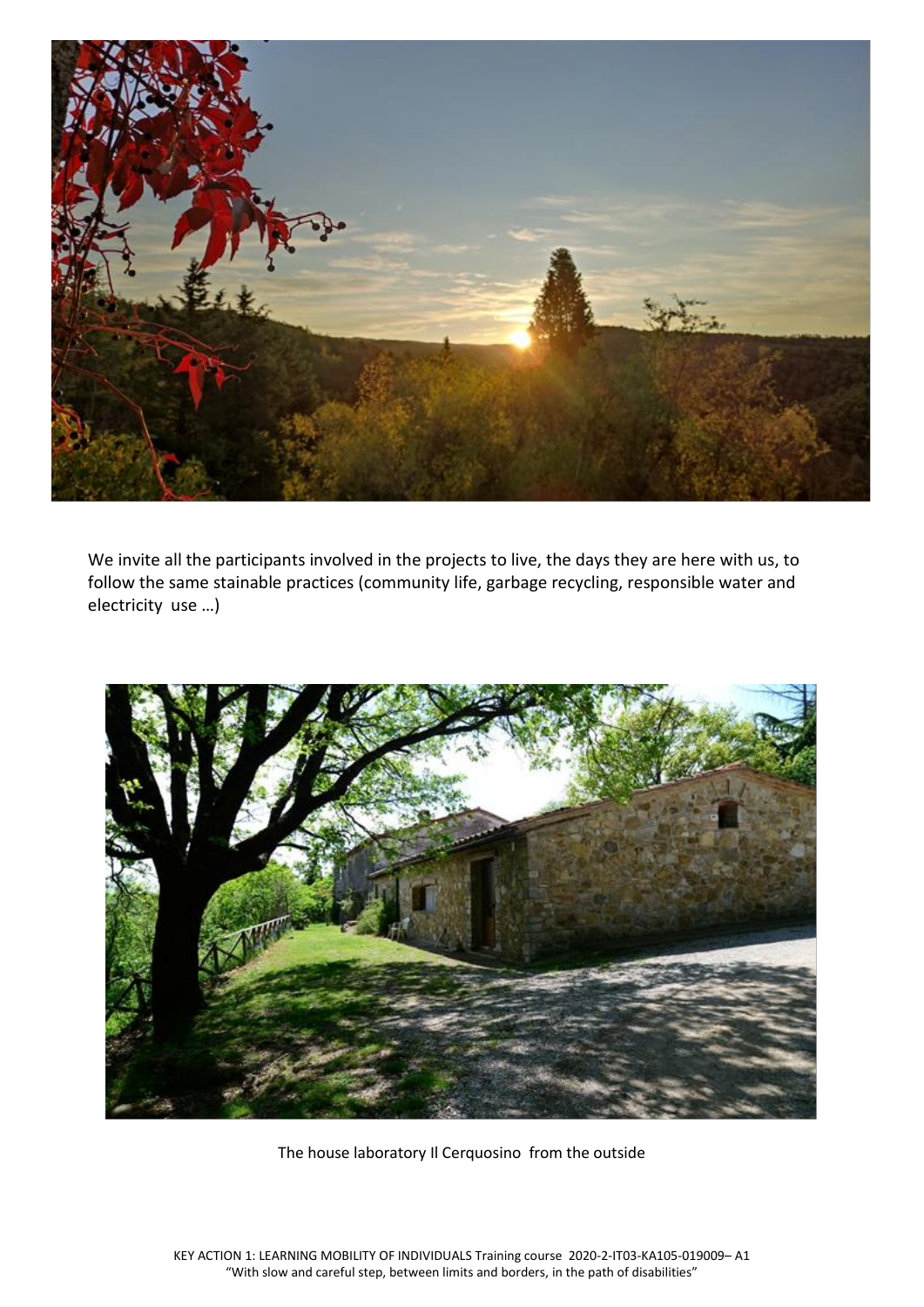The house has got a large kitchen, a common room with tables and couches for spending free time, a big activity room, a shared bathroom with sinks, six showers and five toilets (boys and girls use the same restroom) and five bedrooms (dormitory) and two little loft.



The activity room

One of the bedroom



KEY ACTION 1: LEARNING MOBILITY OF INDIVIDUALS Training course 2020-2-IT03-KA105-019009– A1 "With slow and careful step, between limits and borders, in the path of disabilities"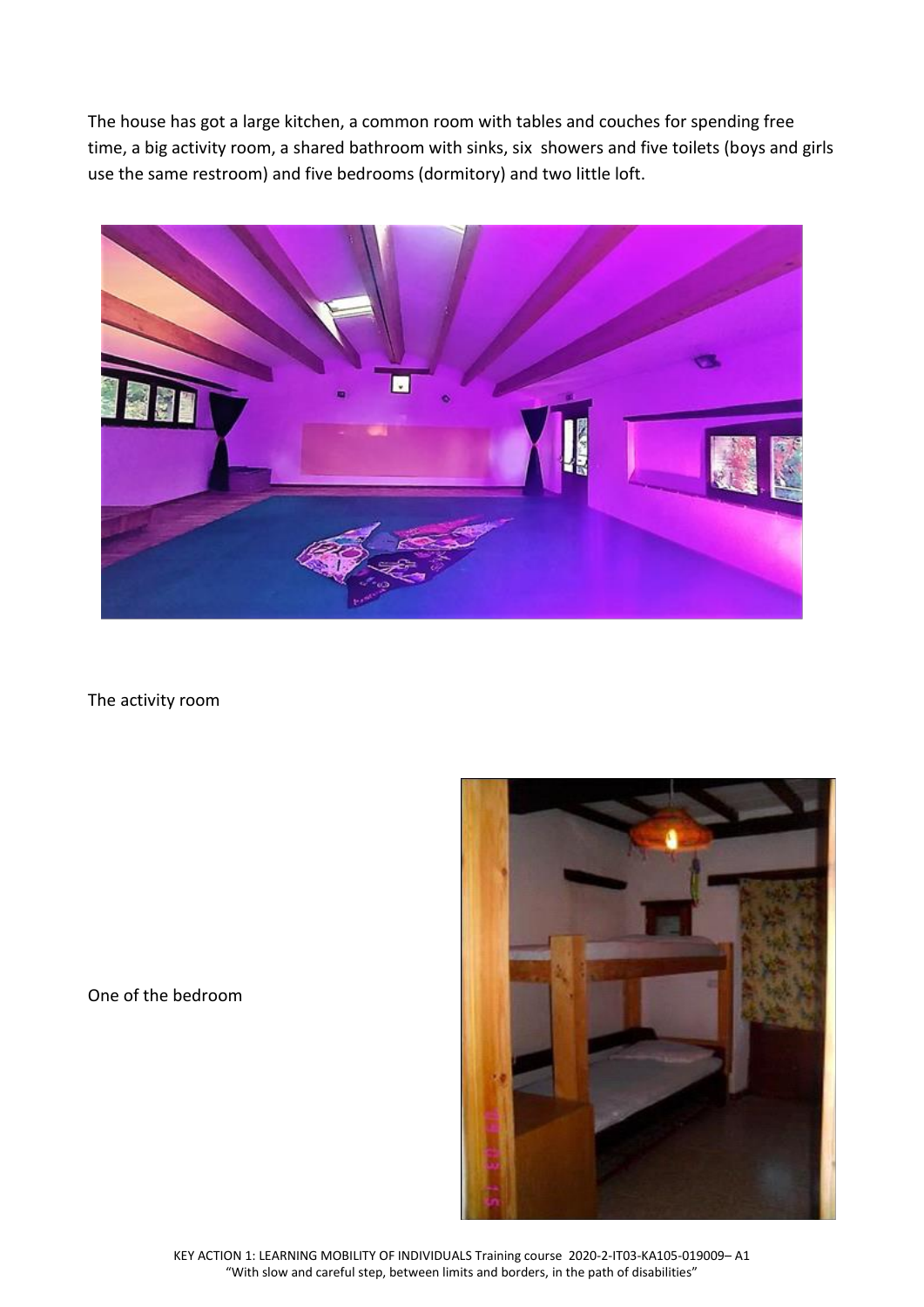#### **FINANCIAL CONDITIONS:**

**Food and lodgement**: 100% covered by the project;

**Travel expenses** anticipated by the participants will be refunded at the end of the project upon receipt of the travel documents in original and as soon as the Italian N.A. has paid the 1st instalment.

**Very important**: all the participant are requested to keep their travel tickets (boarding pass included) and then give it to Artemide staff during the exchange: there will be a specific moment.

**TRAVEL COST FOR EVERY COUNTRY:** the budget for the travel of each participant is calculated with the European Distance calculator:

Participants from **Italy** 180 euro each participant Participants from **Greece** 275 euro each participant Participants from **Lithuania** 275 euro each participant Participants from **Kosovo** 275 euro each participant Participants from **North Macedonia** 275 euro each participant Participants from **Albania** 275 euro each participant Participants from **Bosnia and Herzegovina** 275 each participant Participants from **Hungary** 275 each participant Participants from **Romania** 275 each participant

all the expenses exceeding that sum are not refunded.

Please note the price includes the return tickets (flight + 2nd class train + bus). In principles taxis cannot be refunded, exceptions can be admitted but an authorization should be required.

If you are interested in visiting Rome you can come 1 or 2 days before or leave 1 or 2 days after, the accommodation and food will not be covered by the project.

**TRAVEL INFORMATION:** To arrive to "Il Cerquosino" (Orvieto) you need to fly to Rome. In Rome there are two airports: Ciampino and Fiumicino.

We ask you to arrive in Rome on the arrival day **(22nd of May)** not later than **3 pm** and to book a flight on the **30th of May** that leaves not earlier than **2 p.m**.

From both Fiumicino or Ciampino Airport you have to reach one of the two main train station of Rome: Rome Termini station or Rome Tiburtina station. There are several ways to reach them from the airports, it depends on what time you will arrive.

Let us know in which one you will fly to and at what time you will arrive and we will send you the time schedule with the train/bus details in order to reach Orvieto for the meeting point that will be in Orvieto Station. Someone of the Artemide staff will come to pick you up and bring you to the House Laboratory Il Cerquosino by car/van.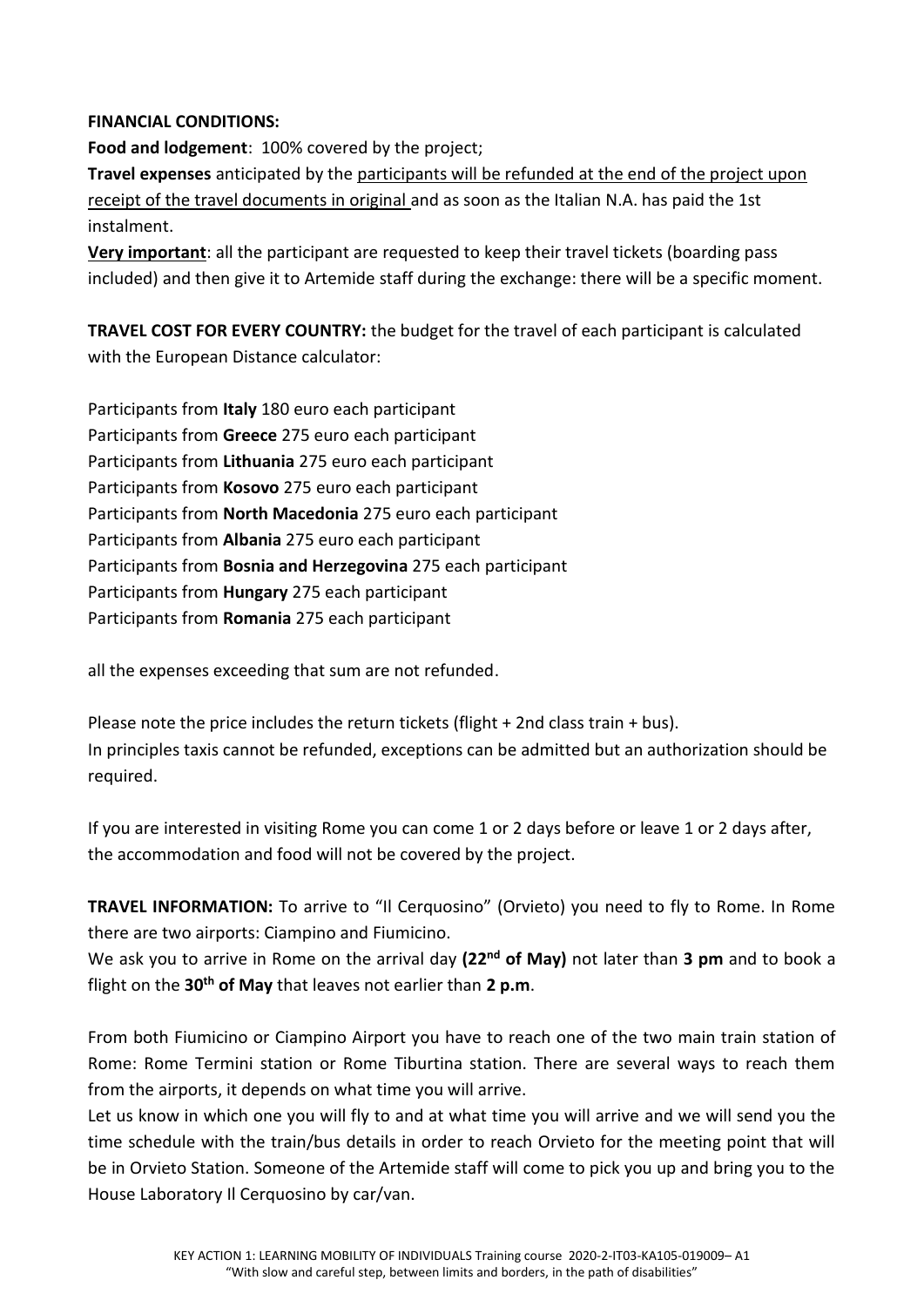**As soon as all the participants will buy their e-ticket and travel details there are requested to send it by e-mail at the address: ilcerquosino@gmail.com, so we can organize the meeting point.** For logistic issue we will fix only 1 meeting point in the afternoon of the 22<sup>nd</sup> of May at about **6,30 P.M., to gather all of you together.**

**Simona whatsapp: +39 392 9321147 Carlotta whatsapp +39 338 7028737**

# **PROJECT DESCRIPTION AIMS AND OBJECTIVE**

The theme of the project is social inclusion, the analysis of the situation of people with any kind of disability or fewer opportunities, and fight against discrimination. We are going to analyse the concept of dis-ability: the concept of different abilities, which is more and more used to describe the innovation of intervention models for territorial development, concerns third sectors organizations as well, in particular those that are engaged with local communities to solve problems and emerging needs.

The **objective** we intend to provide new tools and new methodologies to the social workers and volunteers, working on the integration of people with disabilities and fewer opportunities, to effectively implement their competences in the help relationship and refine strategies for inclusion of people with disabilities and fewer opportunities. Relating to disability presupposes the orientation to experimentation, and the willingness to manage processes and changes of perspective in a flexible way.

The **goal** is to experiment the encounter with dis-ability, contact and the search for commonalities and the abatement of stereotypes and fears towards the "different from us". The concept of inclusion leads to the recognition of a right as a form of contrast to its opposite: exclusion T

he training therefore aims to:

• Explore the cultural differences and explore how different Countries have addressed issues of disabilities and fewer opportunities.

• Examine the issues from different perspectives with regard to disabilities, marginality and the concept integration: stereotypes and prejudice

• Analyse how gender, male and female, can affect group dynamics and how it can contribute to exclusion, with particular attention to the double discrimination of disabled women.

• The dynamics of power, as people exercise power over others: how it is used consciously and unconsciously in the group and everyday life;

• Share and develop new tools in order to provide new methodologies to the social workers working about integration with people with disabilities and with fewer opportunities, in their social contest, to effectively implement competences in the help relation, civil rights and strategies about inclusion of people with disabilities and fewer opportunities.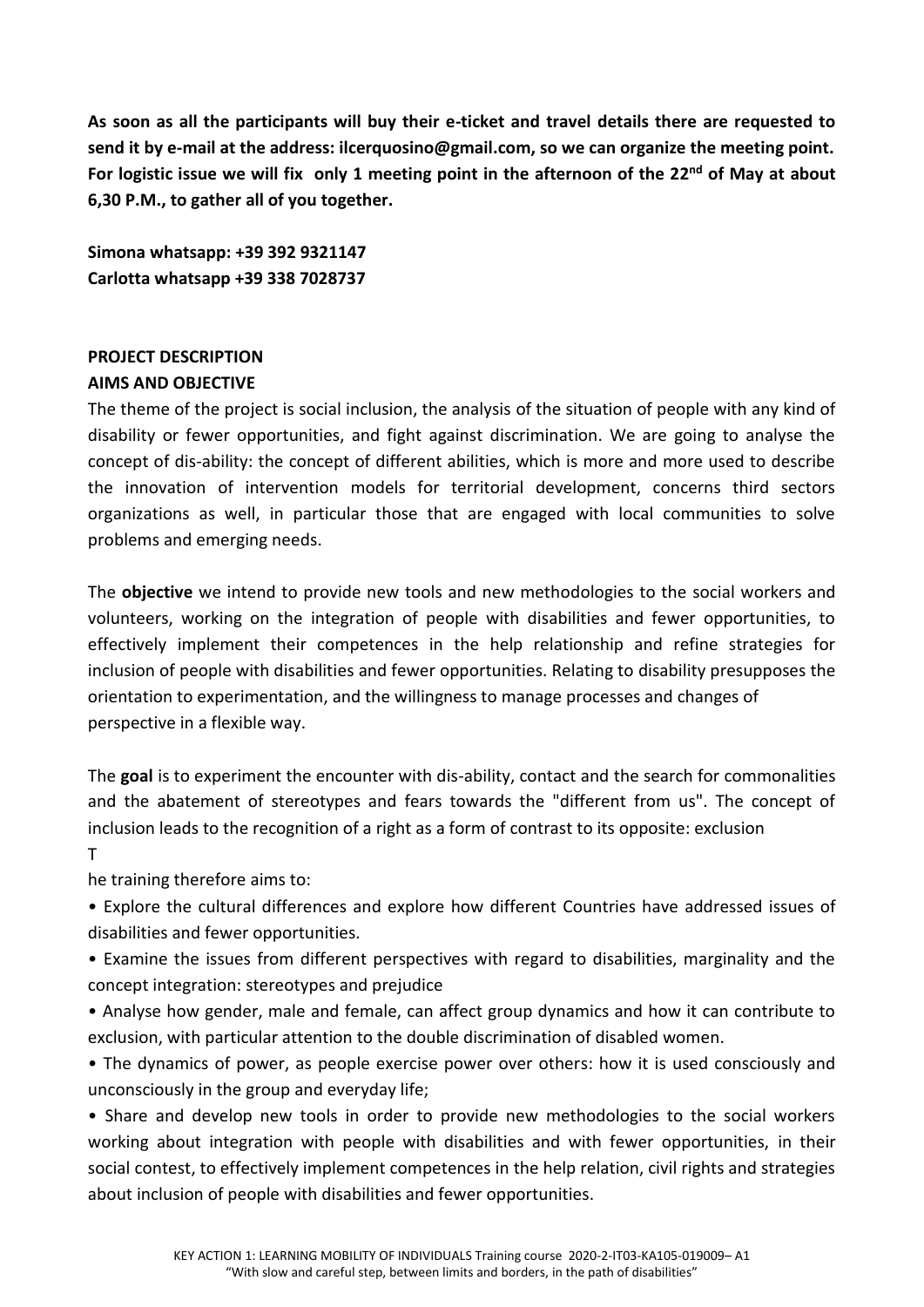• Develop different communication styles, aiming to facilitate discussions and decisional procedures.

• Develop personal knowledge's about discrimination, stereotypes and prejudices: this work will help a better understanding of dynamics that are behind discriminator behaviours

Expected skills, a better understanding of the dynamics behind discriminating behaviours, develop listening and an attitude open to diversity, share the different working methods adopted in each country to facilitate the balance between disabled people and not disabled once, value oneself, face reality, know one's limits, sense of responsibility, confront one another, understand the fertility of error, learn from experience, do not be afraid to change, not be afraid to try. Particular attention will be paid to the issues of different abilities to the processes of creation of prejudices and stereotypes and possible activities that contribute to their deconstruction level

both individually and collectively. We will go and explore the differences and similarities between countries and through the direct testimony of the social workers, will deepen the theme of being "in-between" between different social and cultural contexts and the possibilities social inclusion.

**METHODOLOGIES:** we propose an interactive methodology using the tools promoted by the nonformal education. An innovative approach will be adopted with the combination of non-formal education, theatre, workshops on the recognition of personal resources, storytelling, visual facilitation, and photography linked to narration. We will work on the theme of listening and empathy, stimulating that attitude, which we all have, of establishing empathic relationships with the other, to mature not a technique, but an inner attitude.

#### **PLANNED ACTIVITIES / WORKSHOP PROGRAMME:**.

There are team building activities, role playing, simulations, debates and theatre workshops because they are interactive tools that stimulate the active involvement of participants. In the course of the project the exchange of knowledge and technical tools will be constantly monitored through specific sessions on rating systems before and after:

· meeting between the participants and the trainers: mutual discovery

· workshops, discussions and presentation of case studies on the aim of disability and fewer opportunities

· processing of non-violent methods of conflict management and sharing of work methods usually used in their local context;

· workshops of general introduction to theatrical techniques;

· the realization of an open performance, without a fixed end

For more information about the workshop you can write to: Simona Acqualagna ilcerquosino@gmail.com